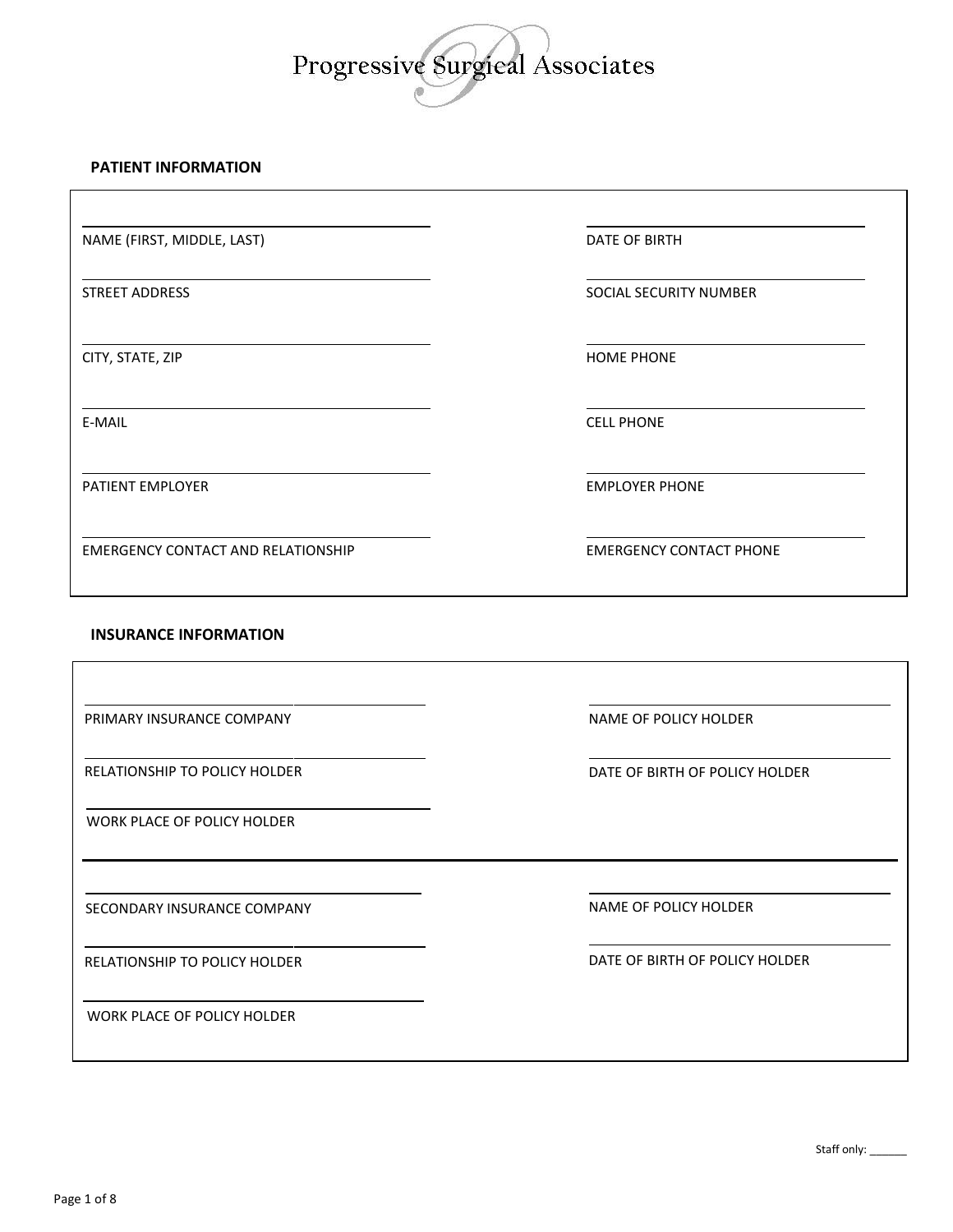

## **NEW PAYMENT POLICY (PLEASE READ IN ENTIRETY)**

Progressive Surgical Associates has implemented a new policy for all patients. If you wish to be seen by our practice, we will be requesting your credit/debit card information to keep on file to be used to cover any charges not paid by your insurance. Patients will still be expected to pay known co-pays, co-insurance and any applicable deductible at the time of service. If a balance remains after your insurance has paid, you will receive one statement for services, which is due within 30 days.

It will be the responsibility of the patient to contact our office if there is any question regarding your claim, amount due, to set up a payment plan, or provide an alternate form of payment before 30 days. If we do not hear from you within 30 days, the balance on your account will be charged to your credit/debit card on file.

Your credit/debit information will be kept with the highest level of security and will only be used for your medical expenses.

Your understanding of and patience with this new policy is very important. To be clear, no charges will be placed on your credit card until after your claim is settled with your insurance carrier and a statement has been mailed to you. If we do not hear from you within 30 days after this statement has been sent, we will charge your credit card.

|                                                      | Date of Birth $\frac{1}{\frac{1}{2}}$ |                              |  |
|------------------------------------------------------|---------------------------------------|------------------------------|--|
|                                                      |                                       |                              |  |
| Card Type: Visa MasterCard Discover American Express |                                       |                              |  |
|                                                      |                                       |                              |  |
|                                                      |                                       | Billing Zip Code:            |  |
|                                                      |                                       | Date: ____ / ____ / ________ |  |

## Credit/Debit Card Consent Form

My signature above authorizes Progressive Surgical Associates to maintain my credit/debit card information to be used for charges that are my responsibility, after insurance has paid their portion. I understand that this form is valid until I provide written notice that it is revoked (after any balance is paid in full). I also understand that if I change to a new credit/debit card, I will supply Progressive Surgical Associates with the new credit/debit card information.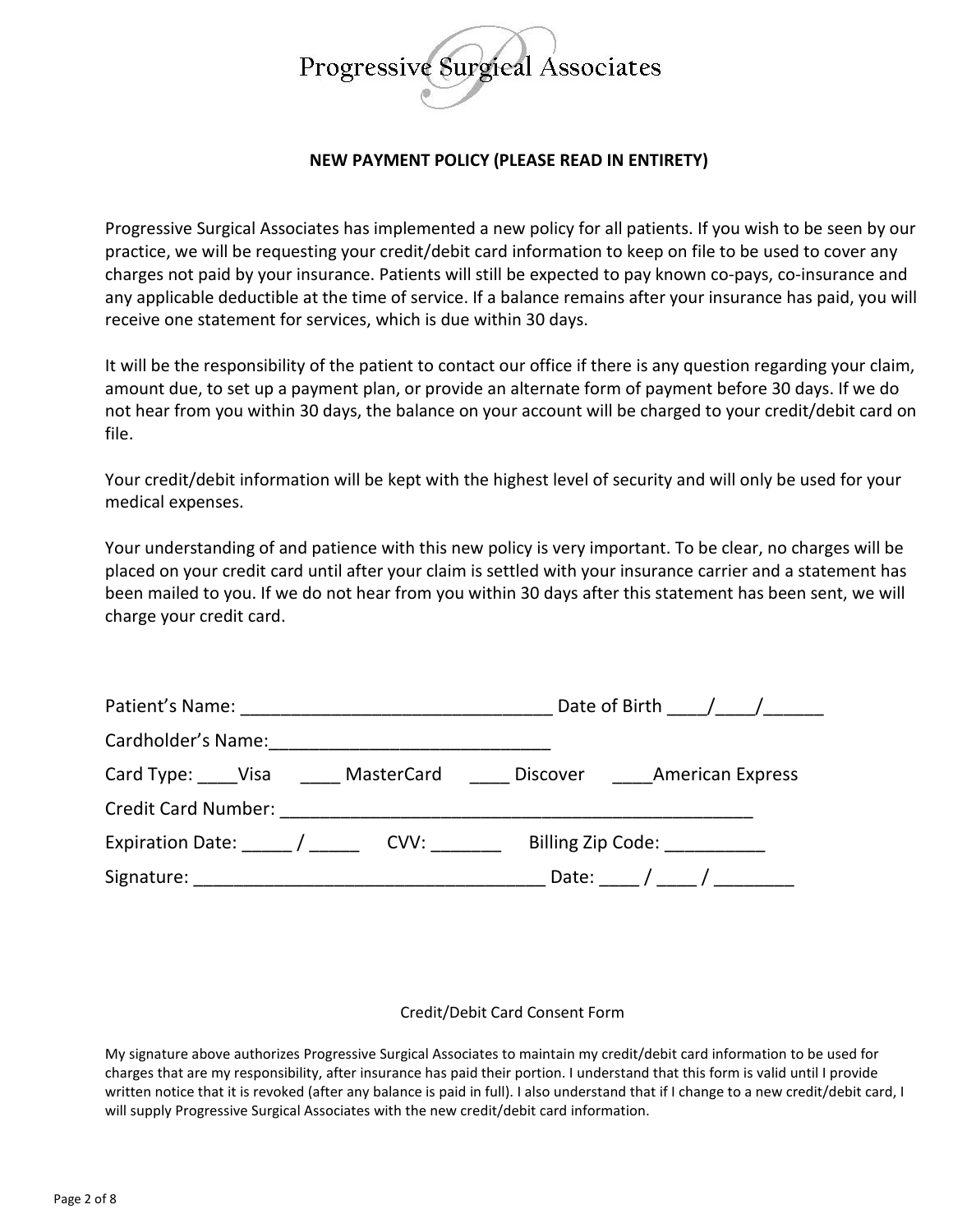

## **RACE, ETHNICITY, AND LANGUAGE PREFERENCE**

| <b>RACE</b>                             |
|-----------------------------------------|
| $\Box$ AMERICAN INDIAN OR ALASKA NATIVE |
| $\square$ ASIAN                         |
| $\Box$ NATIVE HAWAIIAN                  |
| $\Box$ BLACK OR AFRICAN AMERICAN        |
| $\square$ WHITE                         |
| $\Box$ HISPANIC                         |
|                                         |
|                                         |
|                                         |
| <b>ETHNICITY</b>                        |
| $\Box$ HISPANIC                         |
| $\square$ NON-HISPANIC                  |
| $\square$ DECLINE TO REPORT             |
|                                         |
|                                         |
| <b>PREFERRED LANGUAGE</b>               |
| $\square$ ENGLISH                       |
| $\Box$ INDIAN (INCLUDE HINDI AND TAMIL) |
| $\square$ SPANISH                       |
| $\square$ POLISH                        |
| $\Box$ OTHER LANGUAGE $\_\_$            |
|                                         |
|                                         |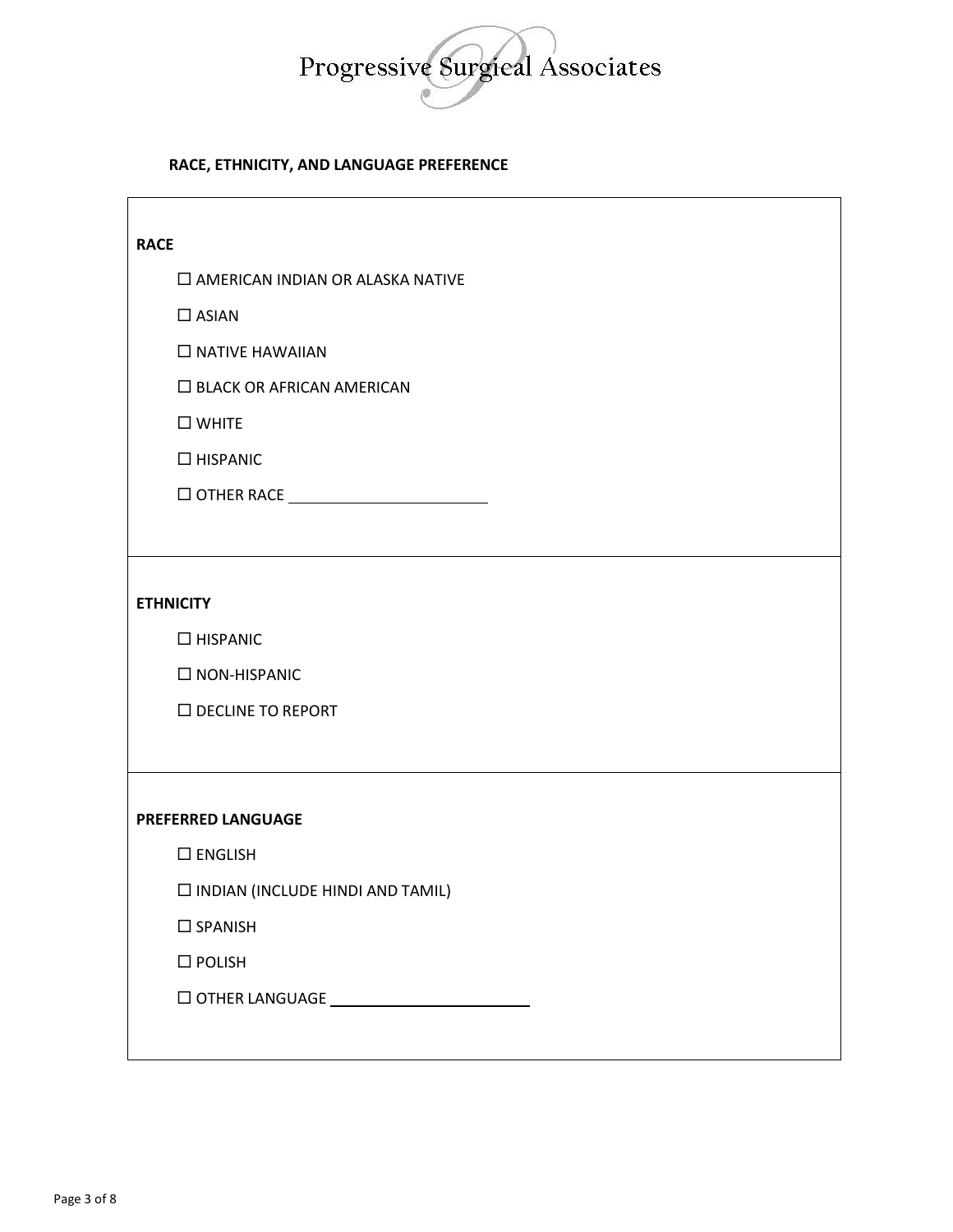

## **AUTHORIZATION TO TREAT (Please initial each blank below)**

I hereby authorize and consent to treat/care rendered to me by the physician/medical staff.

### **FINANCIAL AGREEMENT AND ASSIGNMENT OF BENEFITS**

I have received and read "Our Financial Policy" and agree to the terms therein. I also understand and agree that such terms may be amended by the Practice from time totime.

Additionally, I authorize Progressive Surgical Associates to bill my insurance company on my behalf and accept payment from them directly. I know I am required to make any required co-payment amounts, as well as pay for any charges assigned to my deductible, or non-covered services, including an assistant forsurgery.

## **PRIVACY PRACTICES AND AUTHORIZATION FOR USE OR DISCLOSURE OF PROTECTED HEALTH INFORMATION**

I have received or I have been provided the opportunity to receive a copy of the "Notice of Privacy Practices" that explains when, where, and why my Protected Health Information (PIH), which may include information regarding HIV/AIDS status or mental health records, may be used orshared.

I hereby authorize my insurance carrier to furnish Progressive Surgical Associates any information obtained in the adjudication of any claim in regard to services furnished to me by them. This authorization is valid until rescinded by me in writing. I authorize Progressive Surgical Associates to furnish complete information, including Protected Health Information, requested by my insurance carrier or its intermediaries regarding servicesrendered.

I acknowledge that Progressive Surgical Associates (PSA), the physicians, the nurses, and other PSA staff may obtain and share any or all of my Protected Health Information with others in order to treat me, in order to arrange for payment of my bill and for issues that concern PSA's operations andresponsibilities.

I further authorize the disclosure of my Protected Health Information to the following individuals/family members:

**Name Relationship to Patient**

**Name Relationship to Patient**

## **NOTICES AND PATIENT COMMUNICATIONS**

You expressly consent to be contacted by Progressive Surgical Associates (PSA), or anyone calling on its behalf, for any and all purposes, at any telephone number, or physical or electronic address you provide or which you may be reached, including any wireless telephone number. You agree that PSA may contact you in any way, including calls or prerecorded or artificial voice or text messages delivered by an automatic telephone system dialing system, or e-mail messages delivered by an automatic emailing system. You expressly acknowledge that this consent cannot be revoked without prior agreement and acceptance by us. You agree to promptly notify us at any time your contact information changes.

X

**SIGNATURE OF PATIENT ORRESPONSIBLE PARTY DATE**

**I give permission that Progressive Surgical Associates may:**

 $\Box$  Leave a detailed message on my home/cell answering machine or voicemail

 $\Box$  Call my workplace phone number and leave a message

 $\Box$  Call my workplace phone number and only speak to me

 $\square$  None of the above

X

**SIGNATURE OF PATIENT OR RESPONSIBLE PARTY DATE**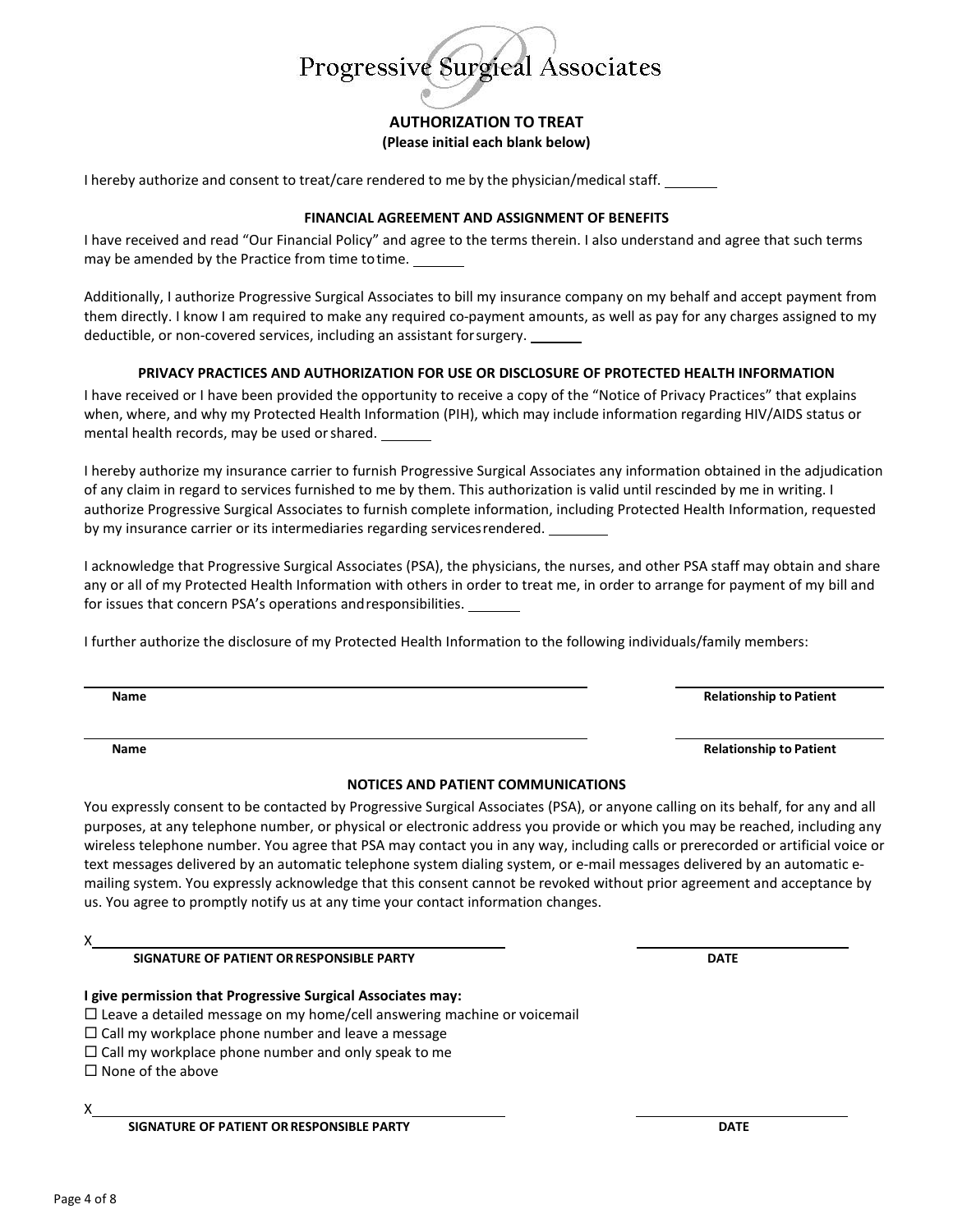## Progressive Surgieal Associates

| NAME (FIRST, MIDDLE, LAST)                                                                                  |                              |                  | <b>DATE OF BIRTH</b> |  |  |
|-------------------------------------------------------------------------------------------------------------|------------------------------|------------------|----------------------|--|--|
| PRIMARY CARE PHYSICIAN                                                                                      | WHO REFERRED YOU HERE TODAY? |                  | CARDIOLOGIST         |  |  |
|                                                                                                             |                              |                  |                      |  |  |
| Office only:                                                                                                |                              |                  |                      |  |  |
|                                                                                                             |                              |                  |                      |  |  |
|                                                                                                             |                              |                  |                      |  |  |
| <b>CURRENT MEDICATIONS</b>                                                                                  |                              |                  |                      |  |  |
| <b>MEDICATION NAME</b>                                                                                      | <b>DOSAGE</b>                | <b>FREQUENCY</b> |                      |  |  |
|                                                                                                             |                              |                  |                      |  |  |
|                                                                                                             |                              |                  |                      |  |  |
|                                                                                                             |                              |                  |                      |  |  |
| ARE YOU TAKING ANY BLOOD THINNING MEDICATIONS, I.E., PLAVIX, COUMADIN, LOVENOX, ASPIRIN, IBUPROFEN, MOTRIN? |                              |                  |                      |  |  |
| $\Box$ YES $\Box$ NO IF YES, WHAT? $\Box$                                                                   |                              |                  |                      |  |  |
| ARE YOU TAKING ANY DIET OR HERBAL MEDICATION?                                                               |                              |                  |                      |  |  |
| $\Box$ YES $\Box$ NO IF YES, WHAT?                                                                          |                              |                  |                      |  |  |

## **PAST MEDICALHISTORY**

| DO YOU HAVE OR HAVE YOU HAD:                                           |                             |                           |
|------------------------------------------------------------------------|-----------------------------|---------------------------|
| $\Box$ ABNORMAL HEART RHYTHM                                           | $\Box$ ELEVATED CHOLESTEROL | $\Box$ LIVER PROBLEMS     |
| $\Box$ ANXIETY                                                         | $\Box$ GERD/HEARTBURN       | $\Box$ OSTEOPOROSIS       |
| $\Box$ ARTHRITIS                                                       | $\Box$ FIBROMYALGIA         | $\Box$ PULMONARY EMBOLISM |
| $\Box$ ASTHMA                                                          | $\Box$ HEART ATTACK         | $\Box$ SEIZURE            |
| $\Box$ autoimmune disease                                              | $\Box$ HEART DISEASE        | $\Box$ STROKE             |
| $\Box$ BLEEDING DISORDER                                               | $\Box$ HEART FAILURE        | $\Box$ TUBERCULOSIS       |
| $\Box$ BLOOD CLOTS                                                     | $\Box$ HIGH BLOOD PRESSURE  | $\Box$ ULCER              |
| $\square$ CANCER, TYPE: $\_\_\_\_\_\_\_\_\_\_\_\_\_\_\_\_\_\_\_\_\_\_$ | $\Box$ HIV/AIDS             | $\Box$ CHICKEN POX        |
| $\Box$ CONGENTIAL ABNORMALITY                                          | $\Box$ HYPERTHYROID         | $\Box$ MUMPS              |
| $\Box$ DEPRESSION                                                      | $\Box$ HYPOTHYROID          | $\Box$ RHEUMATIC FEVER    |
| $\Box$ DIABETES                                                        | $\Box$ KIDNEY FAILURE       | $\Box$ OTHER: __________  |
|                                                                        |                             |                           |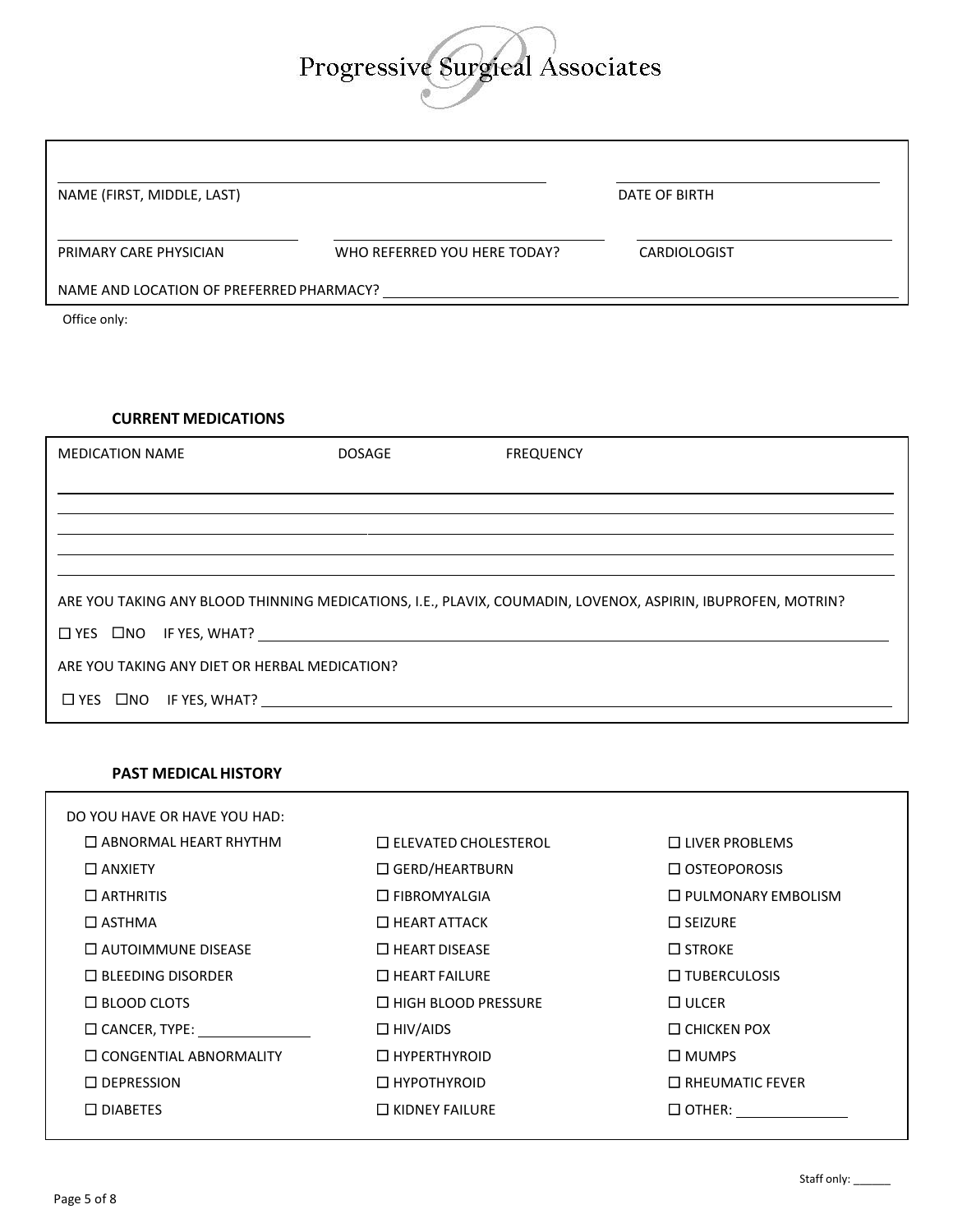

## **DRUG ALLERGIES**

PLEASE LIST ANY DRUG ALLERGIES AND REACTION:

## **PAST SURGICAL HISTORY**

| $\Box$ APPENDECTOMY           | $\square$ egd                     | □ HYSTRECTOMY (VAGINAL)  |
|-------------------------------|-----------------------------------|--------------------------|
| $\Box$ BACK SURGERY           | $\Box$ GALLBLADDER                | $\Box$ JOINT REPLACEMENT |
| $\Box$ BREAST SURGERY         | $\Box$ GASTRIC BYPASS / BANDING   | $\Box$ OVARY REMOVAL     |
| $\Box$ CATARACTS              | $\Box$ HEART BYPASS               | $\Box$ TONSILLECTOMY     |
| $\Box$ COLON / RECTAL SURGERY | $\Box$ HEMORRHOID SURGERY/BANDING | $\Box$ OTHER:            |
| $\Box$ COLONOSCOPY            | $\Box$ HERNIA REPAIR              |                          |
| $\Box$ C-SECTION              | □ HYSTERECTOMY (ABDOMINAL)        |                          |
|                               |                                   |                          |

## **FAMILY HISTORY**

DO YOU HAVE A HISTORY OF **CANCER** OR **HEART DISEASE** IN YOUR FAMILY? PLEASE LIST THE MEMBER AND THEIR CONDITION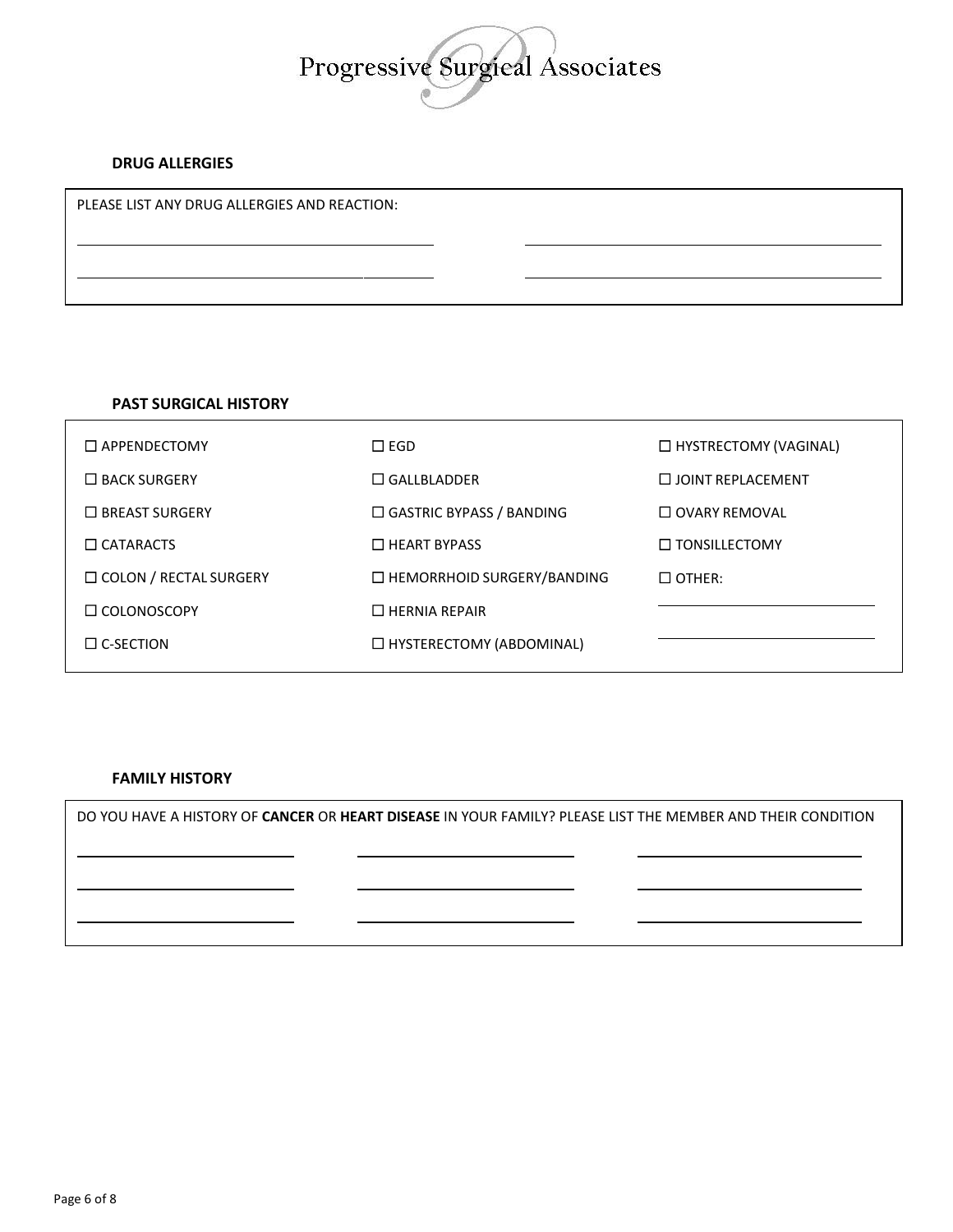

## **SOCIAL HISTORY**

|                                                           | MARITAL STATUS: (CIRCLE ONE)         |                                                                      |                                     |                                    |  |
|-----------------------------------------------------------|--------------------------------------|----------------------------------------------------------------------|-------------------------------------|------------------------------------|--|
| <b>SINGLE</b>                                             | <b>MARRIED</b>                       | <b>DIVORCED</b>                                                      | <b>SEPERATED</b>                    | <b>WIDOWED</b>                     |  |
| <b>EDUCATION: (CIRCLE ONE)</b>                            |                                      |                                                                      |                                     |                                    |  |
|                                                           |                                      | HIGH SCHOOL COLLEGE POST - GRADUATE                                  |                                     |                                    |  |
|                                                           |                                      | <b>OCCUPATION:</b> __________________________________                |                                     |                                    |  |
|                                                           | YOUR SEXUAL PREFERENCE: (CIRCLE ONE) |                                                                      |                                     |                                    |  |
|                                                           | HETEROSEXUAL HOMOSEXUAL              | <b>EITHER</b>                                                        | <b>PREFER NOT TO ANSWER</b>         |                                    |  |
| DO YOU DRINK ALCOHOL?                                     |                                      |                                                                      |                                     |                                    |  |
|                                                           |                                      | $\square$ YES (HOW MUCH? $\square$ ) $\square$ FORMERLY USED ALCOHOL |                                     | $\Box$ NEVER USED ALCOHOL          |  |
| DO YOU SMOKE?                                             |                                      |                                                                      |                                     |                                    |  |
|                                                           |                                      |                                                                      |                                     |                                    |  |
| FOR WOMEN:                                                |                                      |                                                                      |                                     |                                    |  |
|                                                           | NUMBER OF PREGNANCIES __________     |                                                                      | NUMBER OF MISCARRIAGES ____________ |                                    |  |
| NUMBER OF DELIVERIES                                      |                                      |                                                                      | NUMBER OF ABORTIONS ___________     |                                    |  |
| IN THE PAST 12 MONTHS HAVE YOU USED: (CIRCLE ONE, IF ANY) |                                      |                                                                      |                                     |                                    |  |
| <b>COCAINE</b>                                            | <b>MARIJUANA</b>                     | <b>SPEED</b>                                                         |                                     | <b>OTHER:</b> ____________________ |  |
| DO YOU INTAKE ANY OF THE FOLLOWING: (CIRCLE ONE, IF ANY)  |                                      |                                                                      |                                     |                                    |  |
| <b>COFFEE</b>                                             | <b>TEA</b>                           | <b>SODA</b><br><b>CHOCOLATE</b>                                      |                                     |                                    |  |